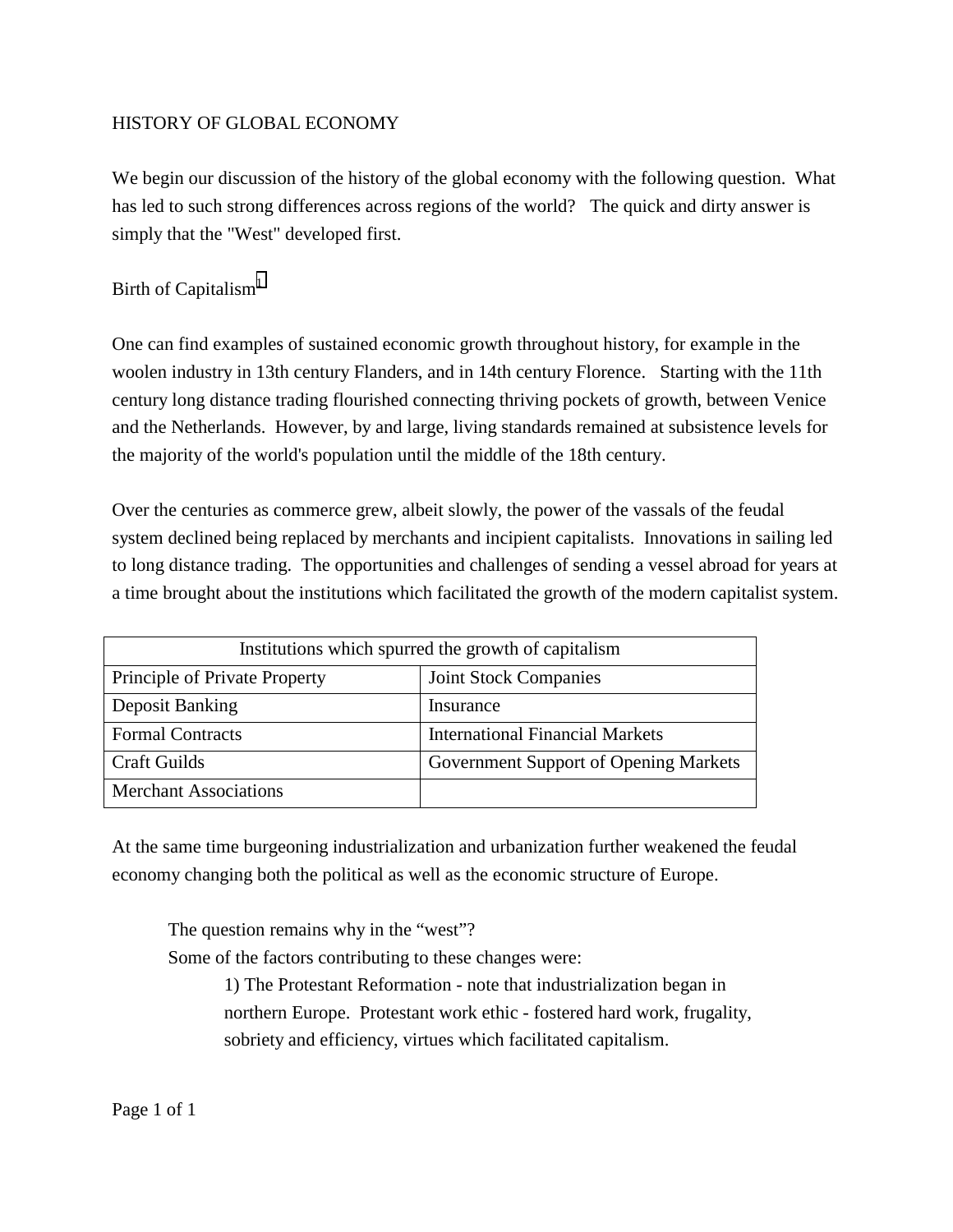2) Rise of strong nation states - 16th through 19th century. The rise of strong nation-states created conditions conducive to capitalism. It provided domestic markets free of barriers to trade, a uniform monetary system, contract and property laws, police and militia protection, as well as, basic transportation and communications infrastructure. Initially absolute monarchs wrested power from feudal lords and town authorities and consolidated territory into nation states. Eventually, as the power of capitalists and the middle class or bourgeoisie rose, the monarchs ceded power to a more representative structure.

3) The Enlightenment - during the 17th and 18th century there were great scientific and social advances. Discoveries of oxygen, electricity, calculus, among many other findings led to practical applications in agriculture and industry. This period laid the scientific foundation for the industrial revolution. Social thought as expounded by David Hume, Adam Smith and Thomas Jefferson stressed the rights and responsibilities of the individual. This weakened the power of institutions such as the church and state, which had patronizing relationships with the masses. This liberal philosophy emphasizing freedom from arbitrary authority further led to the rise of the middle class and the overthrow of the landed gentry. It eventually led to political revolutions in not only in the United States, but also in England, Holland, and France.

The profits earned by capitalist from international trade, and the flow of gold and silver from the Americas, financed the accumulation of capital that furthered reinforced industrialization and capitalism.

#### Capitalism and Colonization

Capitalism as an economic system spread beyond Europe, mainly to North America and Australia. One may ask why capitalism and new technologies did not spread elsewhere. One possible answer is that the indigenous peoples of North America and Australia were not particularly numerous as compared to other regions. As the descendants of the English and French colonists grew in number and with new immigrant waves, primarily from Europe, the European population overwhelmed the indigenous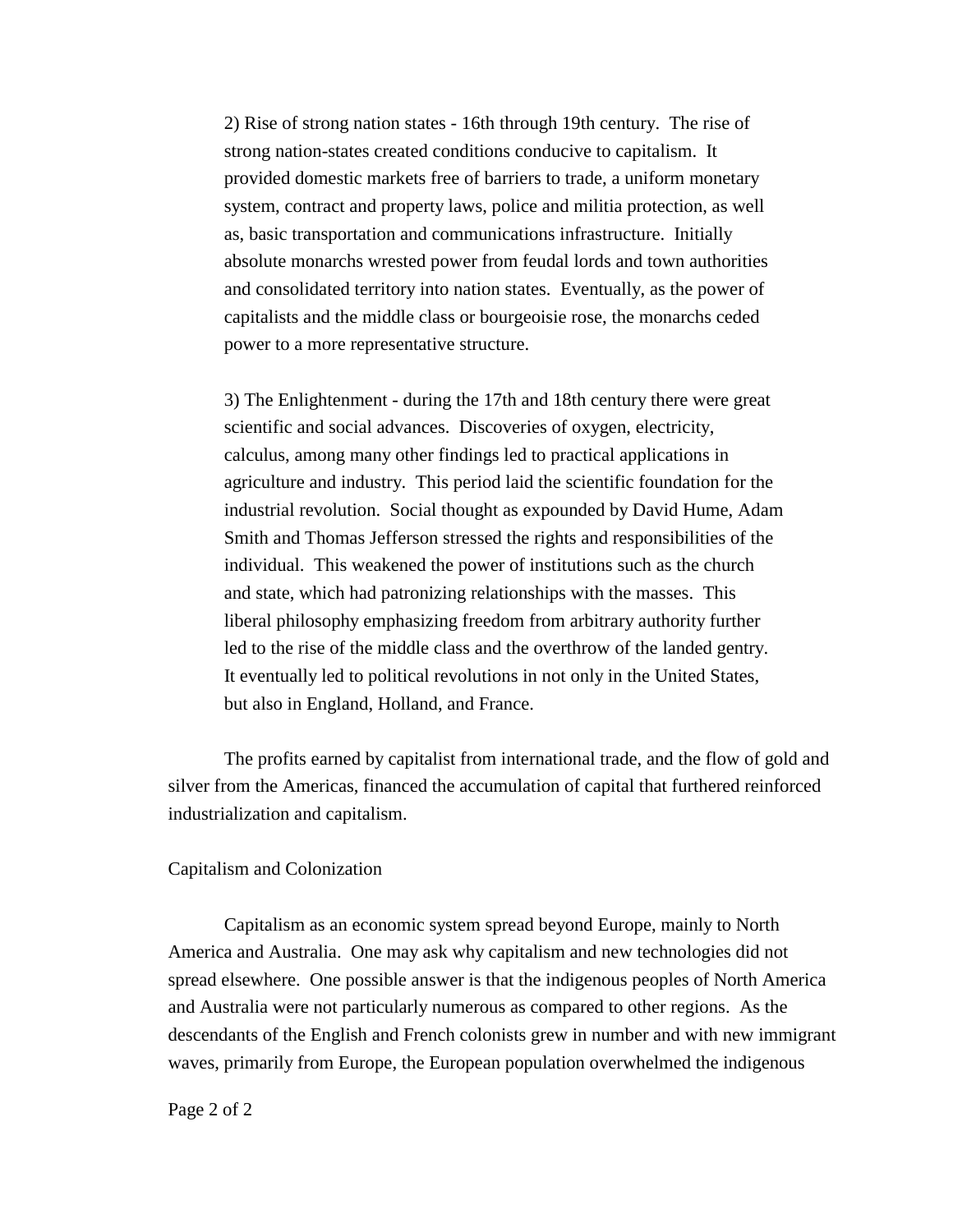peoples who were (at best) pushed aside. The European immigrants using their skills and by acquiring technologies from their home countries embarked on creating new industries. However, in Africa, the Indian Subcontinent, East Asia, and in Latin America the indigenous peoples were relatively numerous. Being greatly outnumbered, the colonist created an administrative structure, which encouraged or more likely coerced, the indigenous peoples to produce primary products for export to the home countries. These primary products were then transformed in the production process into manufactured goods, some of which were re-exported back to the colonies. Under these conditions there was little incentive to create new industries in these colonies.

#### Japan

Japan proved to be an exception. Until the Meiji Restoration (1868) Japan was basically a closed society. Feudal structures and a strong caste system were the main characteristics of this island nation. Being isolated and having an insular culture, which mistrusted foreigners, the Japanese were caught unaware of the economic and military power of the Western nations when Admiral Perry sailed into Yokohama harbor. The Japanese, understanding their great disadvantage, began a frantic and zealous campaign to industrialize in the latter part of the 19th century. Borrowing western technologies, the Japanese managed to build steel industries, create a modern navy and in1906 defeat the Russians in a naval battle in the Sea of Japan.

### Britain's Decline

The world economy during the 19th century was centered on Britain's early start in the industrial revolution. Current account surpluses led to the English Pound becoming the world's major currency and the gold standard was established creating a system of fixed exchange rates. By the end of the century British foreign direct investment and the diffusion of technology spread industrial development to the European continent and North America leading to greater international competition. However, towards the end of the  $19<sup>th</sup>$  Century Britain did not respond to new technological and managerial realities. Their dominance began to diminish. The advent of steel and chemical industries, which enjoy economies of scale, led to the creation of large corporations. The British maintained the status quo with small to medium size family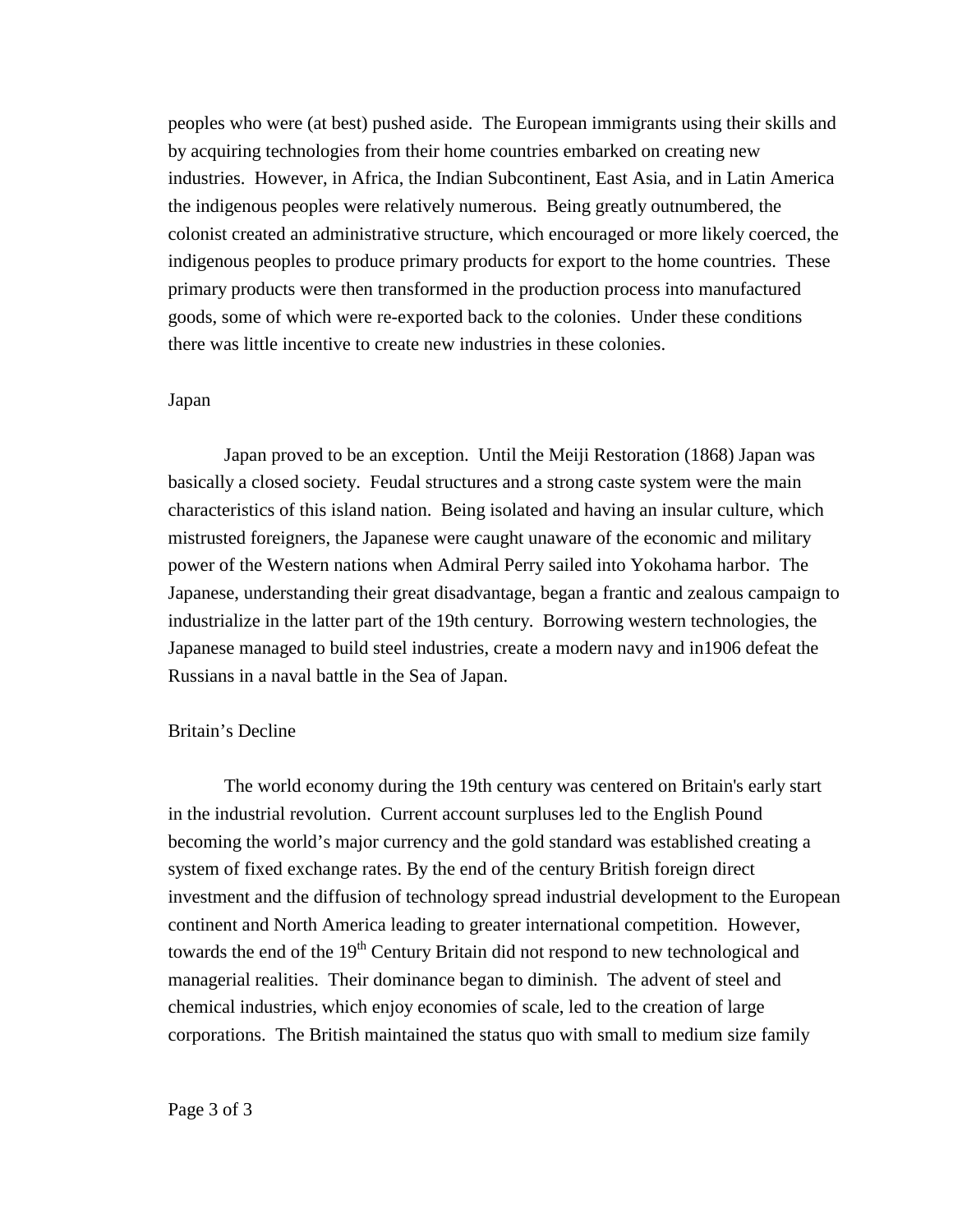manufacturing industries. The US with its large and growing internal market was better placed to exploit these new industries.

### Twentieth Century

At the beginning of the 20th century the global economy was in turmoil. Financial crises were common. Policies to protect domestic industries such as tariff measures stifled trade. Political alliances in Europe divided the continent into two camps. The assassination of Archduke Ferdinand in the Balkans sparked the century's first World War. The advent of technology in warfare had devastating effects. The machine gun, armored tanks, and the use of poisonous gas brought warfare to a new level of barbarity, shocking the world. In its aftermath, President Woodrow Wilson advocated a new-world order centered on the League of Nations. While grand in concept the political realities of the day made it ineffective. The cost of WWI to Britain resulted in the abandonment of the gold standard, a system of exchange rates backed by gold. The post WWI era was marked by a resurgence of economic prosperity, particularly in the United States. However, Germany saddled with reparations, payments to Allied powers (France in particular) for damages caused during the war faced devastating hardship. The Germany currency suffered a hyperinflation making it near worthless. At the end of the 1920s Germany began to get back up on its economic feet.

The US stock market crashed in 1929. Inappropriate policy responses led to the Great Depression. Its repercussions spread to Europe as competitive policies of trade protection and currency devaluations were implemented in vain attempts to protect domestic economies. The US Congress passed the Tariff Act of 1930, better known as the Smoot-Hawley Tariff Act. These measures raised tariffs on imports to an average of 50%. This "beggar thy neighbor" policy led to a vicious cycle of reciprocal tariffs and other restraints to trade. International trade came to a halt in the mid-1930s deepening and lengthening the Great Depression both here at home and abroad.

Germany, resurfacing after a decade of deprivation, now faced a new economic challenge. Political turmoil ensued and the 1933 Germany elections saw the rise of the National Socialist Party headed by Adolf Hitler. Embarking on a re-industrialization policy, the Nazis expanded their military capacity, built the famous Germany highway system, the Autobahn, and encouraged production of the peoples car, Volkswagen. Flexing their new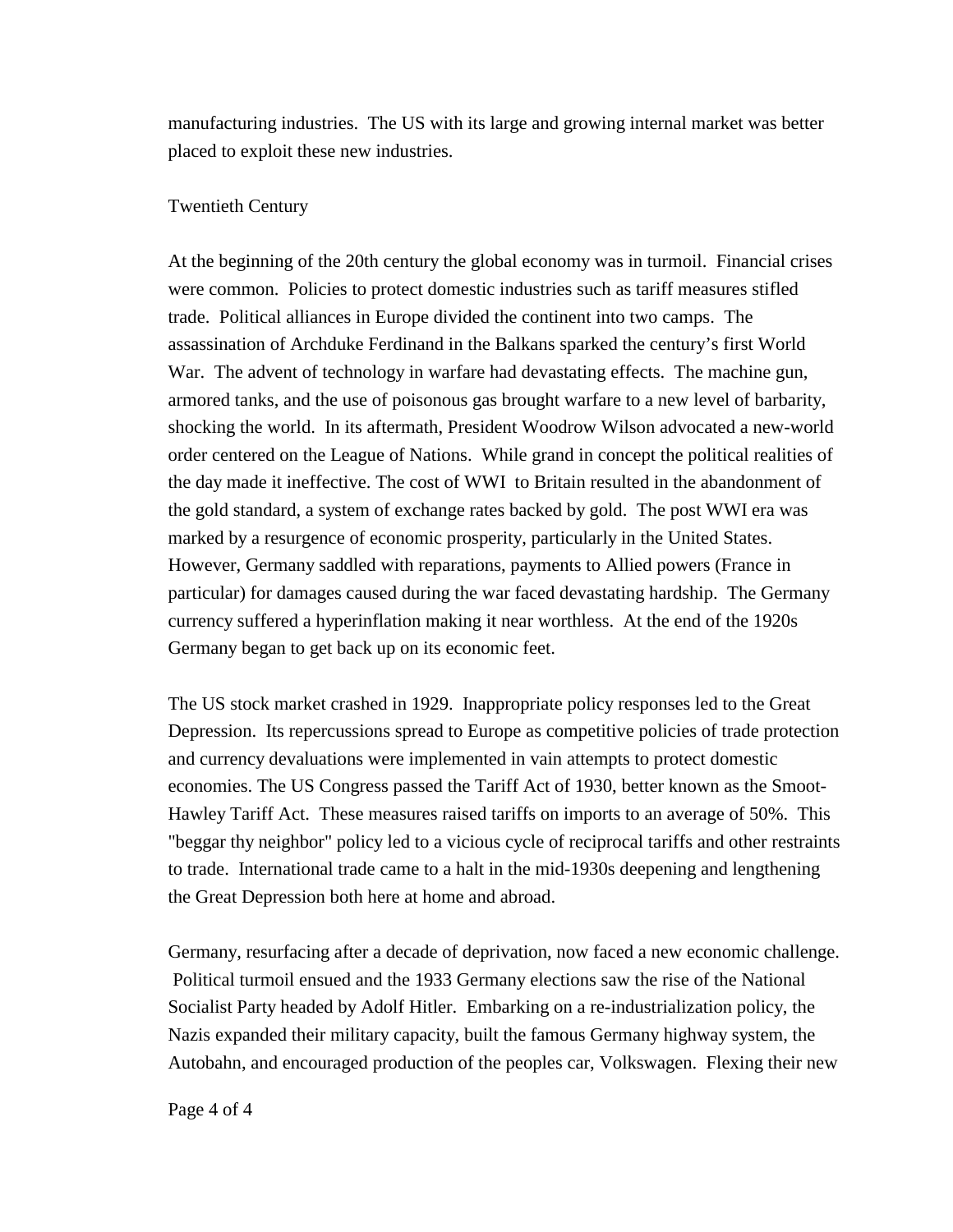found military might Germany under the Nazis, invaded Czechoslovakia in 1937 and latter precipitated World War II with the invasion of Poland in 1939.

Post-World War II

In 1944 it became clear that the war was coming to an end, and the western Allied powers decided to again to attempt building a new world order. Meeting at the Mount Washington Hotel in Bretton Woods, New Hampshire, the US and English representatives, H.D. White and J.M. Keynes respectively, (yes, Keynes of the Keynesian Macromodel!) set out to create institutions so to prevent the reoccurrence of the conditions which led to WWII.

They proposed the creation of three organizations, with each organization playing a role in the smooth functioning of global economy. These were:

1) the International Bank for Reconstruction and Development ( IBRD or more commonly the World Bank) whose original mandate was to rebuild the war torn economies of Europe and Asia. It has evolved into the world's most influential lender of foreign aid to developing nations.

2) the International Monetary Fund (IMF ) whose primary purpose was to maintain a fixed exchange rate system known as the Bretton Woods System. After the dissolution of the Bretton Woods System in the early 1970s the IMF has become the world's overseer of the international financial system, recently playing a highly visible and controversial role in the aftermath of the East Asian financial crisis.

3) the International Trade Organization (ITO), which was not ratified by the US Congress and consequently did not become a reality. However, it's primary function of liberalizing world trade was given to the General Agreement on Tariffs and Trade (GATT). Several GATT trade negotiations are of note. The Kennedy Round (early 1960s) originated due to US concerns with respect to the newly formed European Common Market. It resulted in a reduction in world tariffs by approximately 30%. The Tokyo Round (1970s) further reduced tariffs and addressed issues of non-tariff barriers, such as quotas. Most recently is the Uruguay Round, which concluded in 1994. Its major accomplishments included reduced barriers to trade in services, protection of intellectual property and liberalization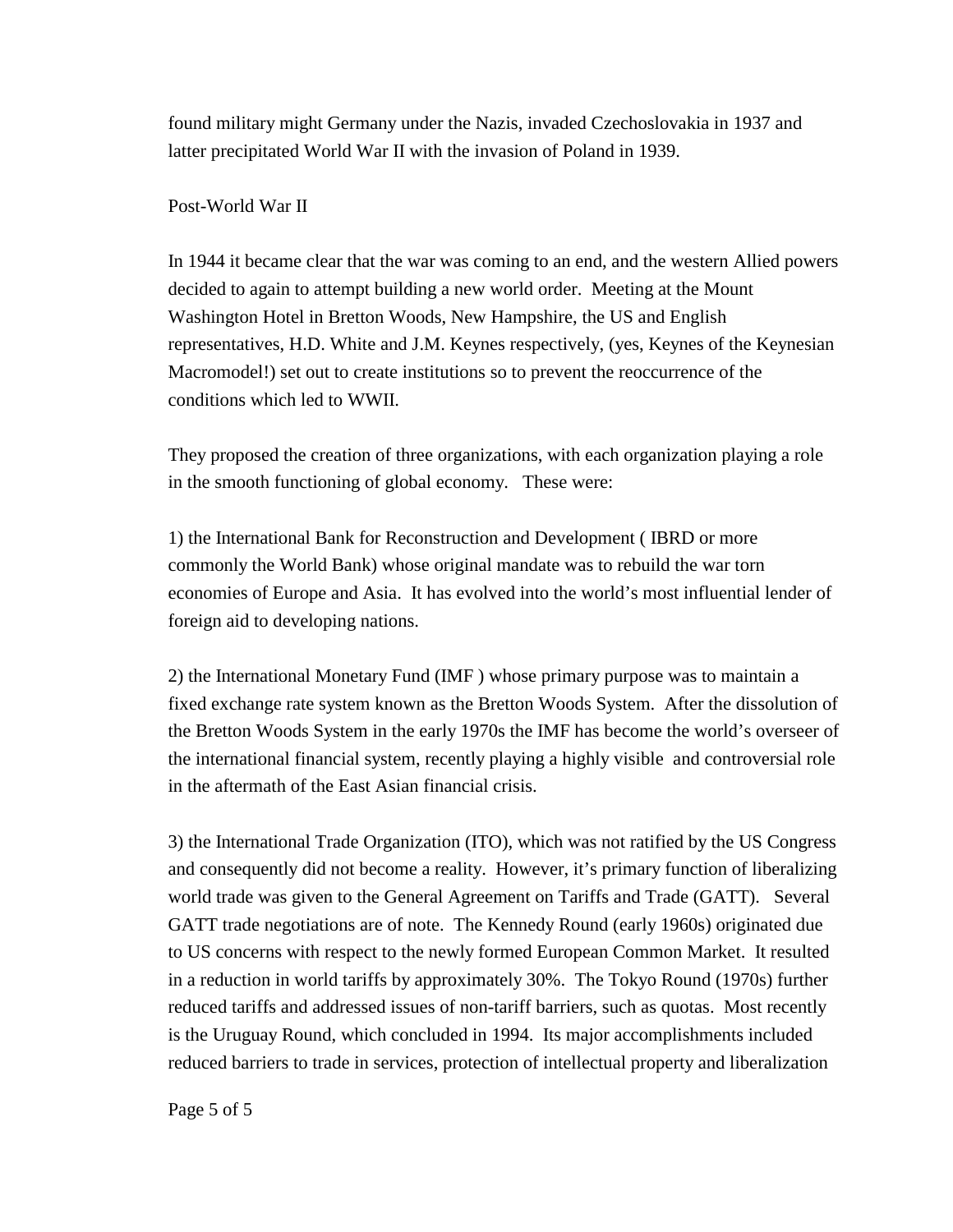in agriculture. One consequence of the Uruguay round was the transformation of GATT into the World Trade Organization (WTO), a new institution with the same primary objective of trade liberalization.

The post World War II era is marked by two major geopolitical events, the Cold War and the period of decolonization. Some political scientists viewed the world as being divided into three groups of nations. The Afirst-world@ consisted of the western democratic industrial nations. The Asecond-world<sup>®</sup> was made up of the communist nations and the Athird-world,@ a term still in use today refers to the developing nations. The Cold War was an ideological battle between the Afirst<sup>@</sup> and Asecond<sup>@</sup> worlds. Each believed the other wished to spread its influence and dominate the world. The actual hostilities that took place were in the Athird@ world. The Korean War, Vietnam War, and numerous other conflicts were at their core battles between the Afirst@ and Asecond@ worlds for the allegiance of Athird@ world nations. The end of the Cold War occurred in the beginning of the 1990s with the fall of the Soviet Union.

## De-colonization

This period also saw the birth of many new nations as the European powers decolonized. Shortly after World War II, Great Britain de-colonized South Asia leading to the partition of British India into India and Pakistan. France, as a result of the Algerian Civil war, decolonized later in late 1950s and early 1960s. Portugal, the last of the European colonizer granted independence to the last of its colonies in the middle 1970s. This means that many developing countries are relatively young, especially those in Africa, the Middle East and South Asia.

These newly liberated countries had to choose which economic structure to adopt to achieve their developmental objectives. Many of these countries adopted Socialist policies giving government a very large role in their economies. Their choices, by and large, were a function of distancing themselves from their former colonial masters. Furthermore, Keynesian policy, whose central tenet was that government should play an active role in the economy to combat recessions and unemployment, was being practiced in the United States and other stalwarts of market economics. A third reason was the example of Stalinist Russia which in relatively quick time transformed the Soviet Union from an agrarian to industrial society.

#### Page 6 of 6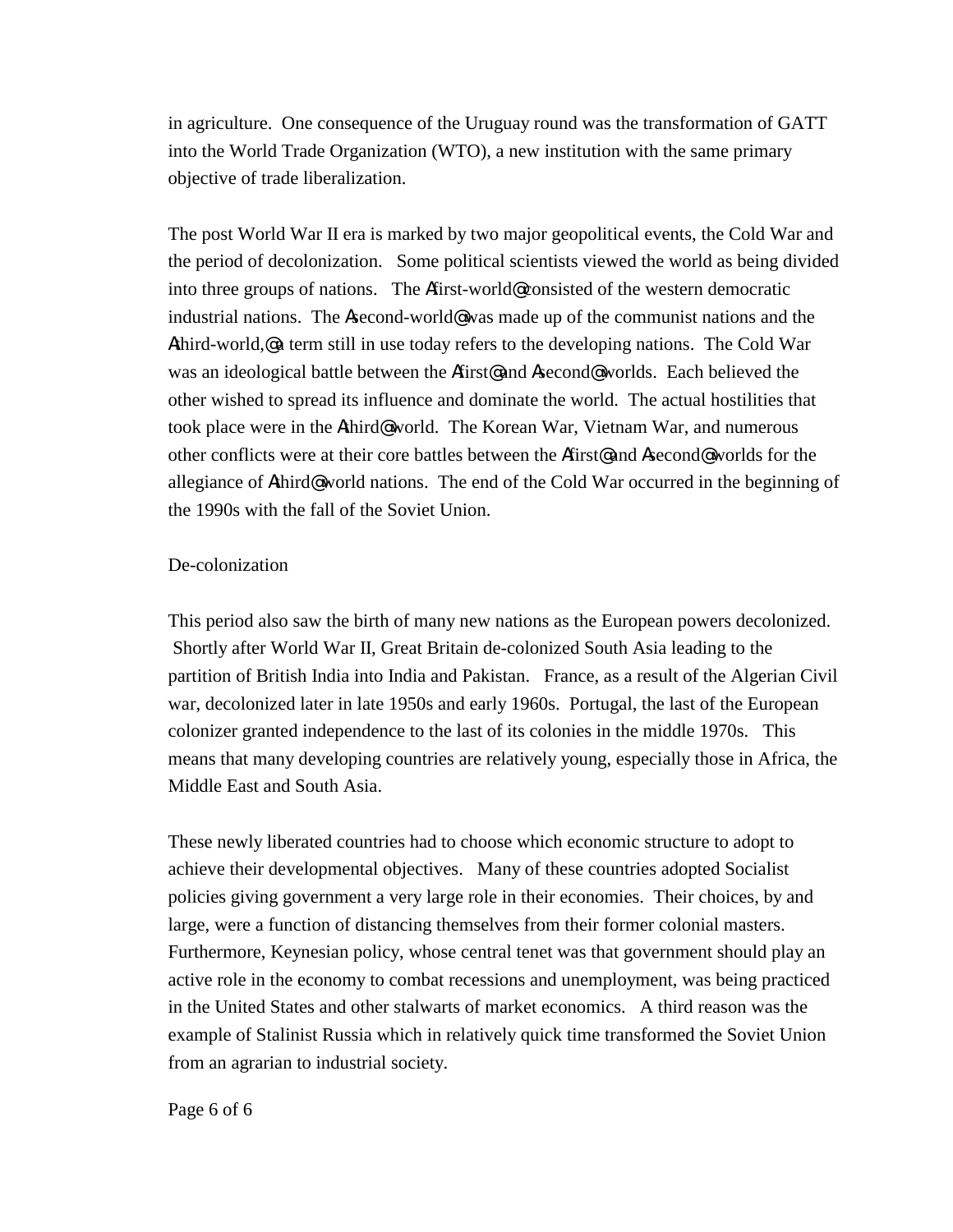### Import Substitution

These new nations adopted government controlled economies that relied on import substitution industrialization strategies to achieve industrialization. Import substitution meant that these countries fostered the growth of industries that produced goods that were being imported, usually from the former colonialist. The basic premise for this policy was that their former colonial economic relationship was one in which the colonialist exploit its colony by importing its raw materials and then exporting high-valued manufactured goods back to it. This cycle of exploitation could be broken if the colony used its raw materials itself to manufacture its own goods. While the notion might appear to be compelling, it is a movement away from efficient resource allocation. Newly formed manufacturing industries in the young nations were relatively inefficient and required fairly high levels of protection from imports, mainly from the industrialized countries. Behind protectionist barriers these industries did not have the incentive to become efficient. While import substitution policies did initially succeed in producing some economic growth, they were not sustainable. Many nations in Africa, South Asia and Latin America saw their economies stagnate after an initial growth spurt. Several Southeast Asian nations, after initially implementing import substitution policies, adopted export promotion strategies. Here they would focus their industrial efforts on producing goods that were competitive in global markets. They created industries whose products had high world demand, required labor-intensive production, and had economies of scale. What was not consumed at home could be exported.

### Oil Price Shocks

The oil price shocks of the1970s forced many Americans for the first time to realize that the US economy was not independent from the rest of the world. The recessions following the oil crises of 1973 and in 1979 led to both recession and inflation simultaneously. The oil price shocks set into motion events that are still present in today's global economy.

Many oil exporting countries, especially in the Persian Gulf area, saw their export earnings rise faster than they could spend them. The surplus earnings, which were denominated in US dollars, found their way into the global financial system. In other

#### Page 7 of 7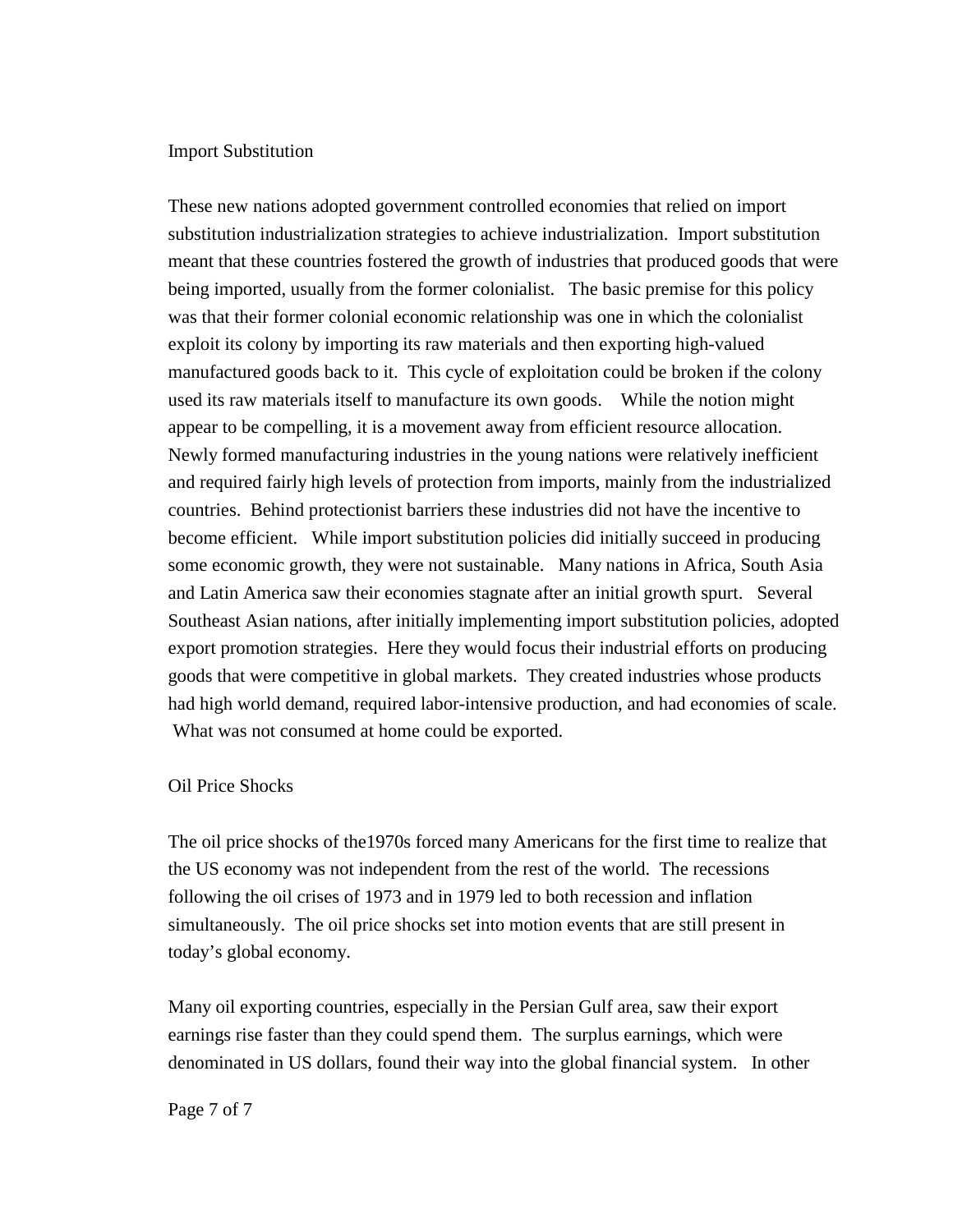words, these petro-dollars were deposited in the major banks of the US and Europe. These banks now flush with new deposits had to find new borrowers in order to remain solvent. Many oil-importing developing countries had a great need for these resources in order to finance the now higher cost of oil. Some oil-exporting developing countries enacted development programs that outspent their oil earnings. The size of many developing countries debt ballooned.

## International Debt Crisis

Two events in the US precipitated an international debt crisis. Mr. Paul Volker, then the Chairman of the Federal Reserve System, instituted a very tight monetary policy to fight the double-digit inflation in the US. Reducing the money supply resulted in an increase in interest rates. This increase in interest rates increased the interest payments that developing countries had to pay in order to service their huge debt. Secondly, President Ronald Reagan instituted a supply-side economic policy plunging the US economy into the worst recession since the Great Depression. With the economy in the US in a severe downturn the demand for developing countries products fell. Developing countries were now between a rock and a hard place. On the one hand their debt service payments were rising while at the same time their ability to earn the income to pay their debt obligations was falling. Mexico, Argentina, Brazil and many other developing countries either defaulted on their debt or underwent IMF restructuring programs requiring stringent austerity measures. On group of countries, however, weathered the storm. Export promoters allowed price adjustments to shift their production away from energy intensive production. Countries who followed import-substituting policies stagnated. The 1980s is often referred to as the "lost decade" in Latin America. Using the Asian Tigers of Korea, Hong Kong, Taiwan and Singapore as a model, many import substituting countries changed their policies. They became more market friendly, opening up their economies to the global economy. One major example is Mexico, who joined the US and Canada in the North American Free Trade Agreement in 1994.